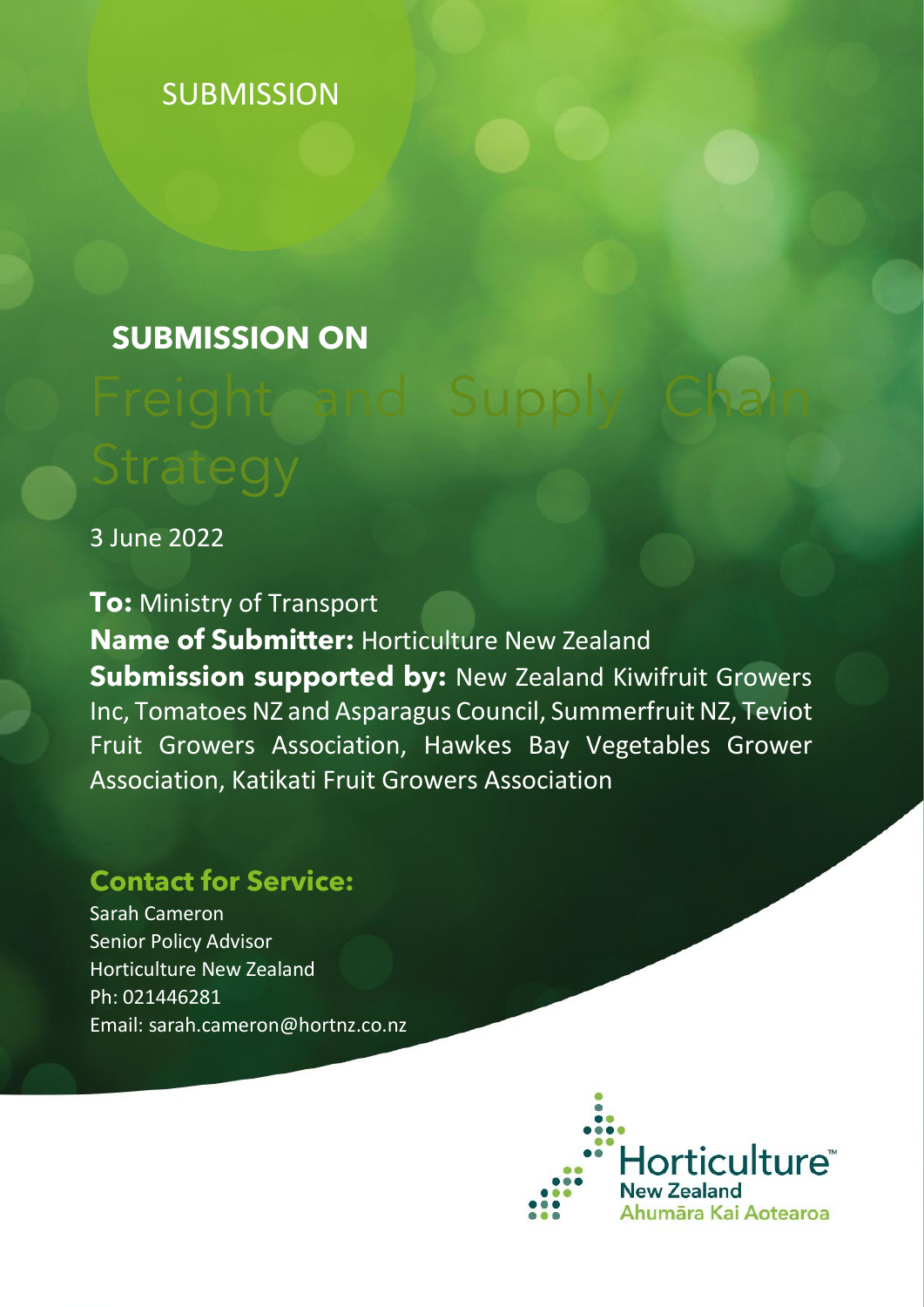# **OVERVIEW**

# **Submission structure**



Part 1: HortNZ's Role

Part 2: Overall comments

## **Our submission**

Horticulture New Zealand (HortNZ) thanks the Ministry of Transport (MoT) for the opportunity to submit on the Freight and Supply Chain Strategy and welcomes any opportunity to continue to work with MoT and to discuss our submission.

The details of HortNZ's submission and decisions we are seeking are set out in our submission below.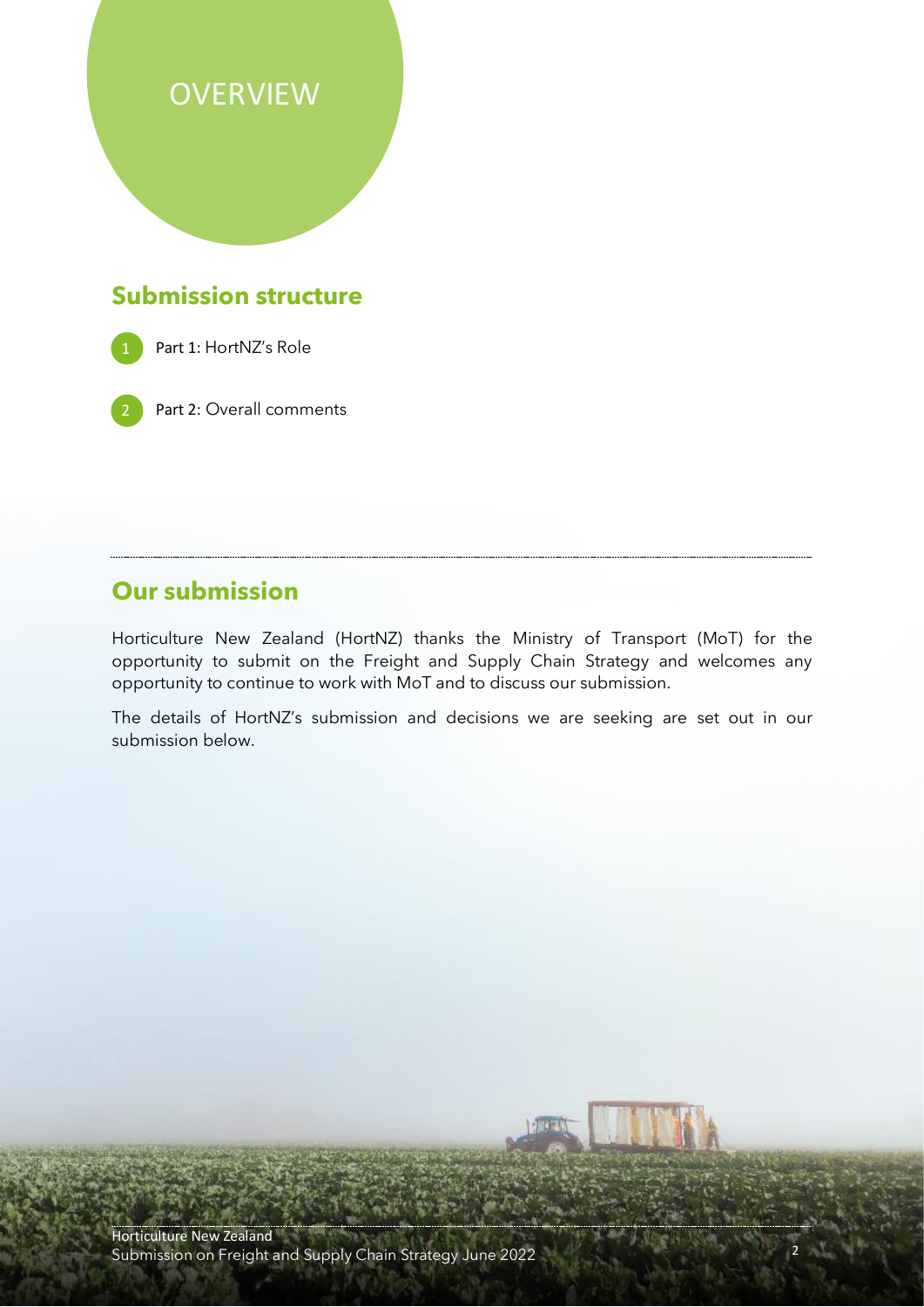# **HortNZ's Role**

# **Background to HortNZ**

HortNZ represents the interests of 6000 commercial fruit and vegetable growers in New Zealand, who grow around 100 different crop types and employ over 60,000 workers.

There is approximately 120,000 hectares of horticultural land in New Zealand approximately 80,000 ha of this is fruit and vegetables. The remaining 40,000 ha is primarily made up of wine grapes and hops, which HortNZ does not represent.

It is not just the economic benefits associated with horticultural production that are important. The rural economy supports rural communities and rural production defines much of the rural landscape. Food production values provide a platform for long term sustainability of communities, through the provision of food security.

HortNZ's purpose is to create an enduring environment where growers prosper. This is done through enabling, promoting and advocating for growers in New Zealand.



**Industry value \$6.73bn Total exports \$4.55bn Total domestic \$2.18bn**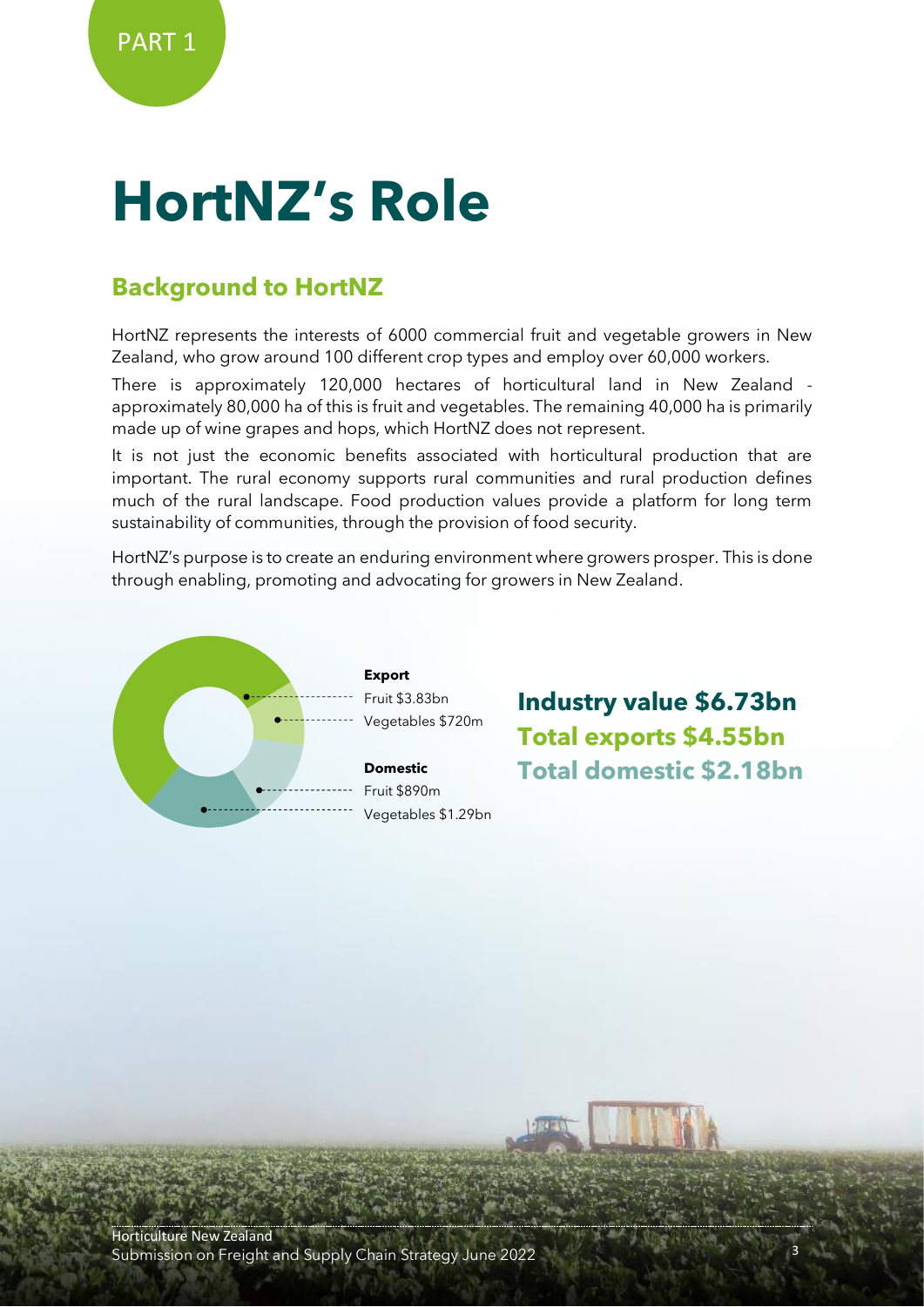# **Horticulture in New Zealand**

Horticulture is a diverse industry - from fruit orchards to outdoor vegetable cropping rotations (including production for fresh and processed vegetables), through to covered crop greenhouses.

#### **Fruit**

Collectively, fruit exports make up approximately 80% of the (fruit) industry value; the remainder is domestic. New Zealand exported 962,500 tonnes of fresh fruit in 2019. Fresh fruit exports from New Zealand have been experiencing growth; for example, exports grew in value by \$54 million from 2018 to 2019. The most predominant export crops (by value) are kiwifruit, apples, avocados and cherries. Some fruit crops are predominately grown for the domestic market, e.g., citrus, feijoa, nectarines, peaches and plums.

#### **Vegetables**

The majority (80%) of fresh vegetables are grown for the domestic market. New Zealand's vegetable-growing regions supply markets at different times of the year to provide a sustainable, year-round supply of produce for New Zealand. Growing of vegetables for domestic supply is also integrated with vegetables grown for export in crop rotations, for practical (soil health) and economic resilience reasons. New Zealand exported 569,800 tonnes of vegetables in 2020. The most predominant fresh vegetable export crops (by value) were onion, squash and potatoes. The most predominant process vegetable export crops (by value) are potatoes, peas, sweetcorn and beans.

#### Greenhouse growing systems

Greenhouses are a highly efficient food production system, optimising the use of land, water, and nutrients. In New Zealand there is estimated to be 310 hectares of greenhouse vegetable growing, dispersed throughout New Zealand (although predominantly in the upper North Island). Most vegetables grown in greenhouses in New Zealand are for domestic consumption; the main export crops are capsicums (~35% of the crop) and tomatoes (~10% of crop). This growing system is an integral part of New Zealand's food system, enabling New Zealanders to access freshly grown vegetables from a local supplier throughout the year; provides resilience within the domestic food system; and is important for risk management at a national level.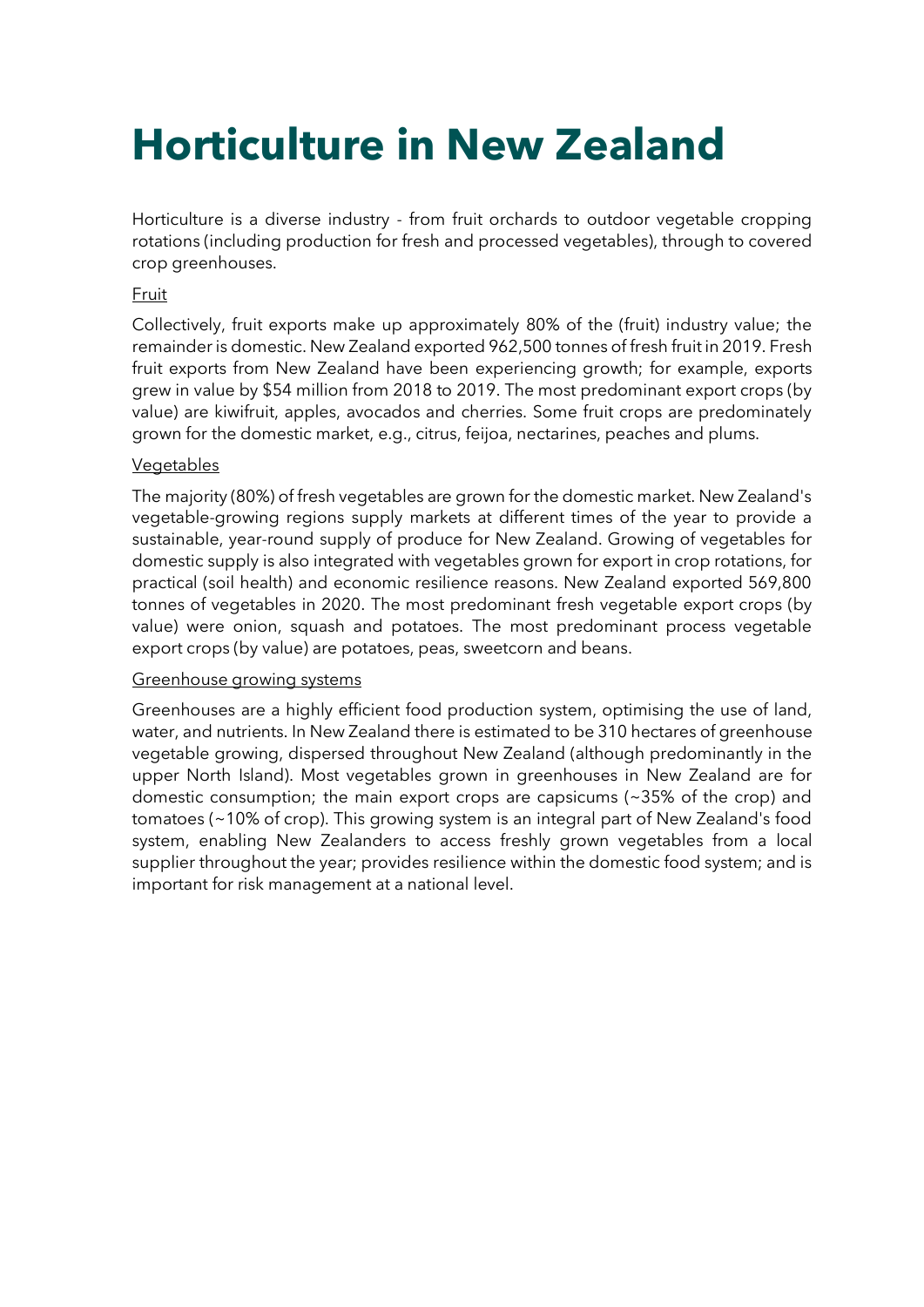# **Submission**

On-farm vehicles, including light commercial vehicles (e.g., utes) and machinery for cultivation and harvest are important to growers and while alternatives are available in some areas (e.g., forklifts) this is not the case for other types. Beyond the orchard gate, trucks are frequently used to transport fruit and vegetables to New Zealand consumers or ports. Some growers have their own truck fleets.

The sector is particularly reliant on trucks as a mode of transport between the orchard/farm and packhouse, and/or processing facility and port. Due to the distributed nature of horticulture and the perishability of fresh product – this creates limitations around the use of rail and coastal shipping (particularly for domestic distribution). Airfreight transportation is used for fruit and vegetables that have a short shelf life.

We support the development of a National Freight and Supply Chain Strategy which should take into consideration specific requirements and considerations of the horticulture sector.

### **1. Low Emissions**

#### **1.1. Affordability**

Reducing transport emissions will require significant investment to modernise infrastructure and to support upgrading vehicles and facilities. The simple fact is that a large majority of small business will not be able to invest in low emissions technology and infrastructure. It is critical that incentives are provided to help small business adapt to new technologies and modernise.

#### **Alternative fuels**

As stated in our response to the Emissions Reduction Plan<sup>1</sup>, the cost and availability of low-emission alternative fuels is uncertain or limited in many areas which limits the ability of growers to transition. There is considerable risk that some will go out of business due to limited financial, technical and physical resources to rapidly invest in transition. The ability to switch to lower emissions fuels may still be several years away, depending on the alternative fuels available to growers in their location.

Fuel wholesalers will be required to cut the total greenhouse gas emissions for transport fuels they sell by a set percentage each year from April 2023, by deploying biofuels as a part of their fuel supply which will go some way to lower emissions. Currently the use of biofuels in New Zealand is low and there is limited domestic production. Investment in promoting greater commercial composting to facilitate the bioeconomy – to provide low emission alternative fuels and fertiliser products is key.

#### **Effect on road user charges**

Road user charges (RUC) are based on the vehicle type and weight. The range of battery electric vehicles is limited by battery capacity. Batteries are heavy and less energy dense than conventional fuel sources, and the number of batteries on a vehicle may be limited



<sup>1</sup> https://www.hortnz.co.nz/assets/Environment/National-Env-Policy/Climate-Change/HortNZ-Submission-Emissions-Reduction-Plan-Final.pdf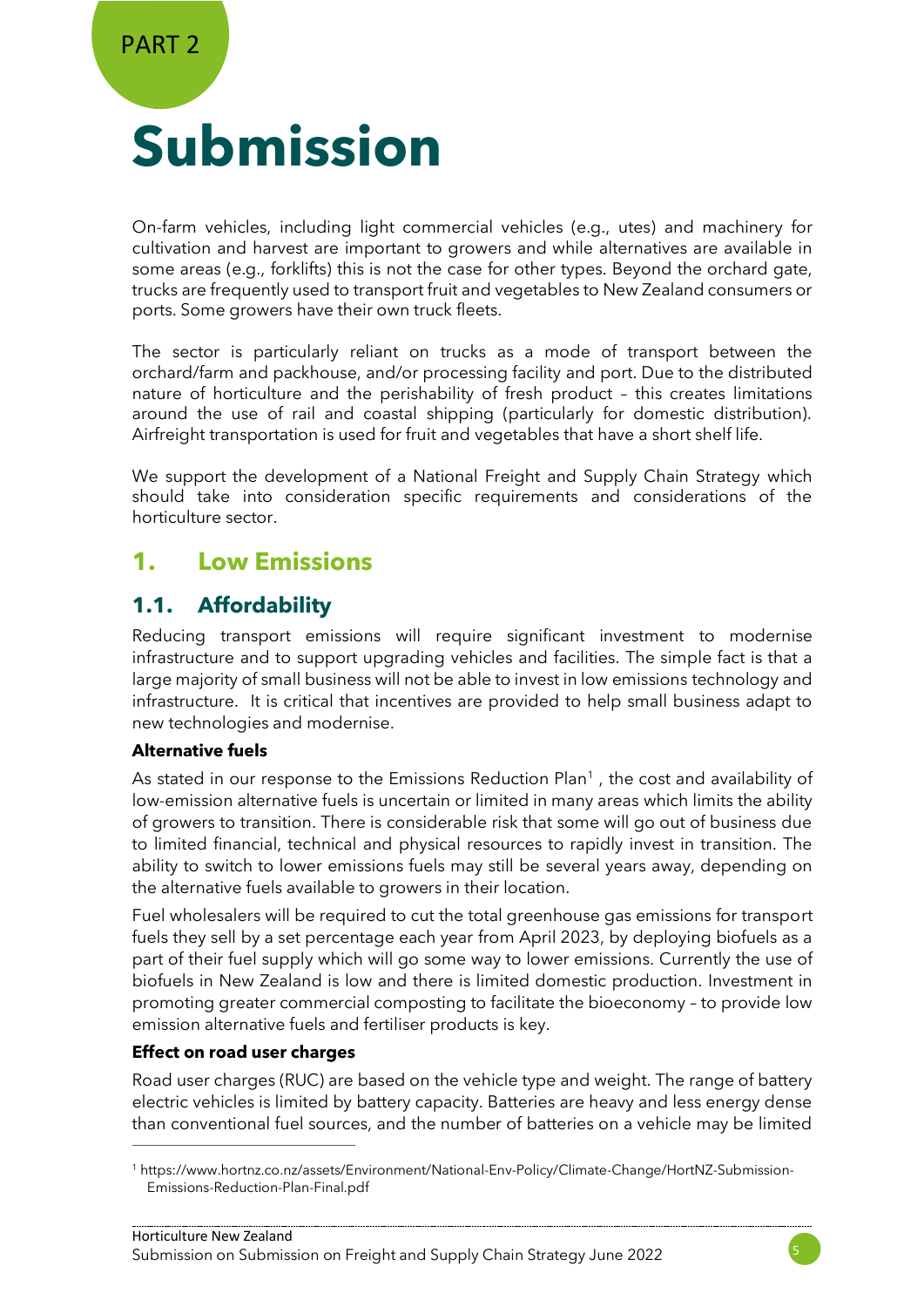by vehicle weight restrictions or incur additional RUC. A review of the RUC system will be instrumental accommodating the transition to low emissions heavy vehicle transport.

### **1.2. Power generation and EV charging**

Given the large energy needs of an EV fleet, it may not be possible to charge during peak load periods. There needs to be confidence that New Zealand can produce sufficient energy. As noted in our response to the Emissions Reduction Plan<sup>2</sup>, there needs to be analysis on how the ability for increased capacity and infrastructure to be delivered through the network and demand for electricity demands (e.g., alongside more EVs, etc.) can be met.

#### **EV Charging**

New Zealand currently has around 500 EV charging centres across New Zealand. Most of these can be found in shopping centre carparks or at service stations and are suitable for charging light vehicles. While most of the charging is carried out at home and at night<sup>3</sup>, heavy vehicles drivers can travel for up to 13 hours per day and depending on the timing of trips, stay overnight in motels/hotels. There will need to be significant investment in upgrading New Zealand's EV charging infrastructure to support the charging for enroute heavy vehicle trips.

#### Costs

Current infrastructure at the orchard gate won't support increased demand for low emission vehicles. Who pays for the upgrades? Many horticulture operations are small, and growers are facing increased compliance costs from environmental regulations and from general increased costs across the supply chain. Government funding to upgrade infrastructure will be necessary for growers to move to a low emissions environment.

#### **Outcome sought in the strategy**

The addition of incentives for small business to transition

Further investment and investigation into alternative fuels to support decarbonisation of the heavy vehicle fleet

A review of the RUC system to accommodate the decarbonisation of the heavy vehicle fleet

Analysis on New Zealand's increased ability and infrastructure to support additional energy demands

Funding options to upgrade infrastructure to support a low emission environment

<sup>2</sup> https://www.hortnz.co.nz/assets/Environment/National-Env-Policy/Climate-Change/HortNZ-Submission-Emissions-Reduction-Plan-Final.pdf

<sup>3</sup> https://www.nzta.govt.nz/planning-and-investment/planning/transport-planning/planning-for-electricvehicles/national-guidance-for-public-electric-vehicle-charging-infrastructure/using-public-charginginfrastructure/charging-an-electric-vehicle/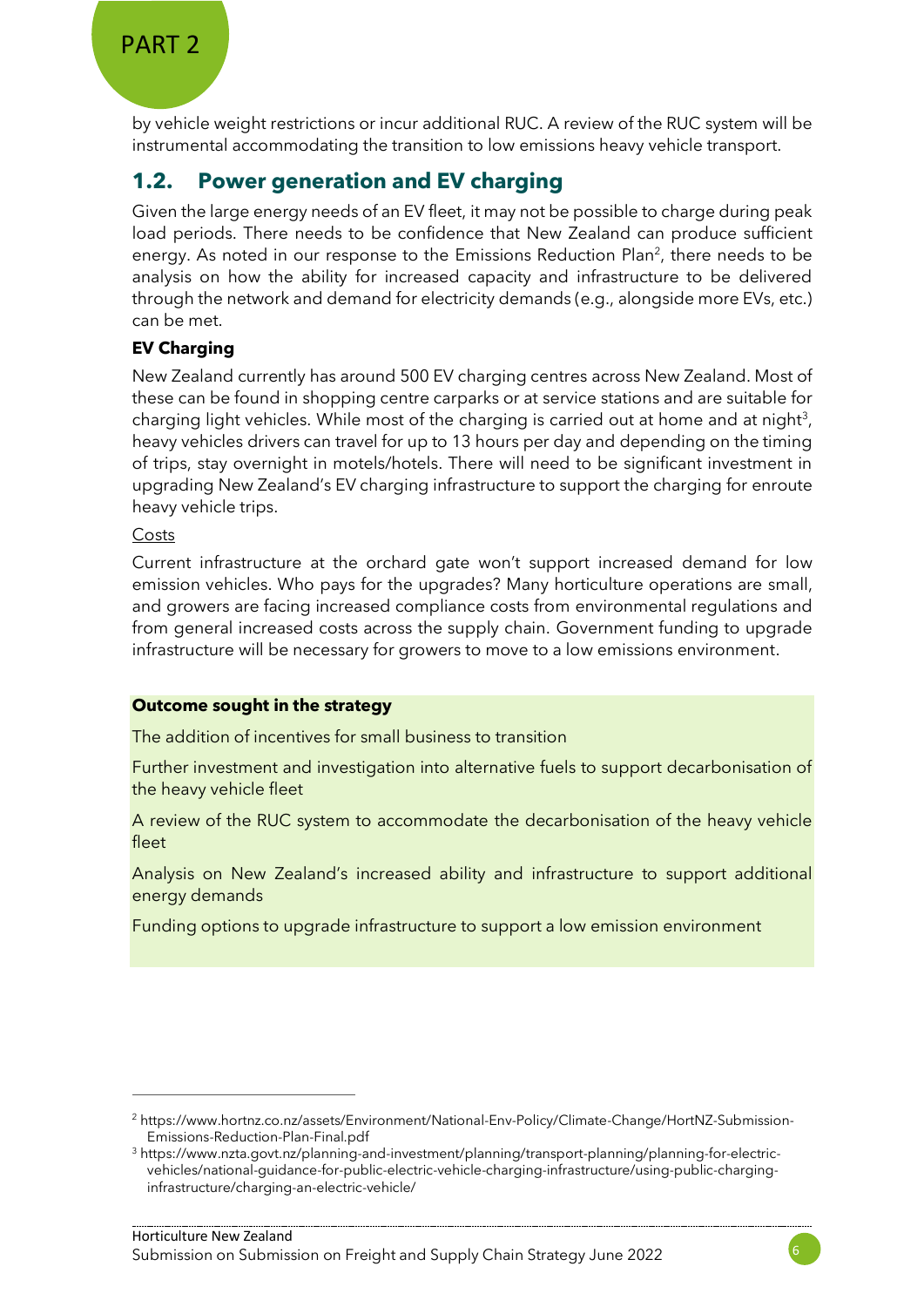PART 2

# **2. A resilient network**

#### **2.1. Climate Change**

We support the comments made in the strategy, particularly:

- To avoid missing opportunities for regional economic development, freight infrastructure and services will need to be invested in to unlock the potential of new producing regions
- It will be necessary to identify infrastructure critical to our supply chain within our planning system, and ensure we are ready for potential risks, perhaps by relocating some infrastructure.

Adapting to climate change impacts will be critical to support a resilient network. The industry mainly relies on the roading network to transport fresh fruit and vegetables to postharvest facilities, processing centres and ports which includes along coastal routes.

The Ministry for the Environment Climate Change Projections<sup>4</sup> predict that sea level rises, and extreme weather events, will impact on the roading network. Coastal roads and infrastructure will face increased risk from coastal erosion and inundation, increased storms and sea-level rise.

A report by Local Government NZ Vulnerable: The Quantum of Local Government Infrastructure Exposed to Sea Level Rise<sup>5</sup> found that up to a 1.5 metre sea rise, approximately 2,100 kilometres of roads will be exposed with a replacement value of \$1.0 billion. 4,559 kilometres of roads exposed to 3.0 metres of sea level rise have a replacement value of \$2.3 billion.<sup>6</sup> In addition, Ports, rail lines and other transportation and supply infrastructure will be threatened by increases in sea level.

Adaptation needs to be a key focus of the resilience objective in the strategy to minimise disruptions and keep goods (particularly fresh and perishable) free flowing.

#### **2.2. Efficient Network**

Improving freight connections is one of the four strategic priorities in the Government Policy Statement on Land Transport and yet key arterial freight routes are not prioritised. For example:

- Delays and changes to State Highway 2 from Omokoroa to Tauranga
	- Upgrades to a four-lane motorway to support the key arterial route from Auckland/Northland to New Zealand's largest port and to reduce accidents and fatalities on one of New Zealand's most dangerous roads have added to unsafe levels of congestion and increased travel times

An efficient network is a productive one and is a key element for economic growth. Journey times are improved, supply chains run freely, and an efficient free flowing network improves air quality from reducing air pollution generated by slow moving traffic. Driver/worker fatigue is reduced.



<sup>4</sup> https://environment.govt.nz/assets/Publications/Files/Climate-change-projections-2nd-edition-final.pdf

<sup>5</sup> https://www.lgnz.co.nz/assets/Uploads/d566cc5291/47716-LGNZ-Sea-Level-Rise-Report-3-Proof-FINALcompressed.pdf

<sup>&</sup>lt;sup>6</sup> The analysis accounts for both sealed and unsealed roads but does not include bridges.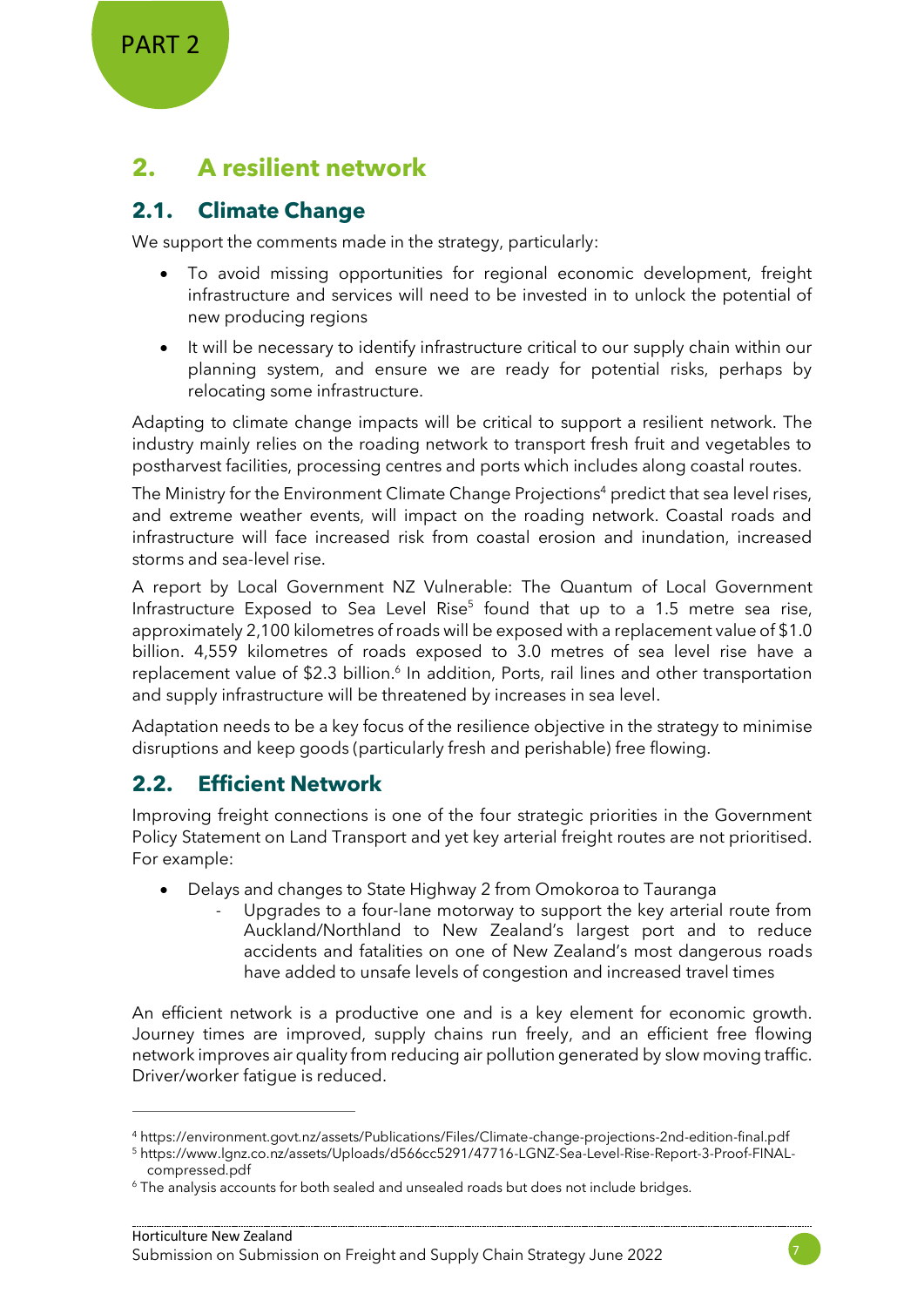As noted in our response to the Emissions Reduction Plan Discussion Document<sup>7</sup>, strategic planning opportunities to support transport mode shifts, where the location is appropriate should be a key consideration e.g., a rail hub near Pukekohe connecting to Auckland and Tauranga Ports would significantly reduce road freight movements through Auckland.

#### **Business Continuity**

The covid pandemic has seen significant disruptions in supply chains – both domestically and internationally which are yet to recover. Resilience of the network during critical events is essential to ensure business continuity and the industry would like to see continuity planning built into the strategy which will provide assurances to growers and allow them to create their own continuity plans.

#### **Outcome sought in the strategy**

A focus on climate change adaptation by linking in with the Climate Change Adaptation Plan

A national freight and supply chain business continuity plan which includes guidance for business

# **3. Productivity and Innovation**

#### **3.1. Labour**

Access to reliable labour is critical to maintaining productivity and lifting New Zealand's productivity is critical to increasing the living standards of New Zealanders.

Labour shortages effect supply chains. There is a critical shortage of truck drivers in New Zealand with the NZ Trucking Association estimating a shortfall of 4000 drivers and an ageing workforce, with the average driver being 54 years old $8$ .

More investment in the heavy vehicle driver training programme will remove barriers to employment and allow for job growth. Investment in retaining current drivers is essential to reduce shortages. Providing upskilling and driver awareness programmes will support existing drivers.

Investment in truck driving as a career choice in secondary schools will showcase and entice school leavers to the profession. The truck driving industry offers a great opportunity for school levers with the opportunity to earn approximately \$80,000 by age of 19. Additional drivers will allow for a supply chain that operates 24/7 which will increase efficiencies.

#### **3.2. Productive ports**

New Zealand Ports are owned by local government or a mixture of private/public ownership (Port of Tauranga). The port is listed on the NZX and is New Zealand's best performing port as the ownership model enables investment for growth and productivity. Under public ownership, productivity can be restrained by red tape and politicised decision making. The last port sector reform was in 1988 which looked at improving port productivity. Due to the geographic isolation of New Zealand from global main shipping



<sup>7</sup> [HortNZ-Submission-Emissions-Reduction-Plan-Final.pdf](https://www.hortnz.co.nz/assets/Environment/National-Env-Policy/Climate-Change/HortNZ-Submission-Emissions-Reduction-Plan-Final.pdf)

<sup>8</sup> https://www.stuff.co.nz/auckland/300526687/truck-driving-the-industry-that-will-pay-85000-after-a-yearstraining